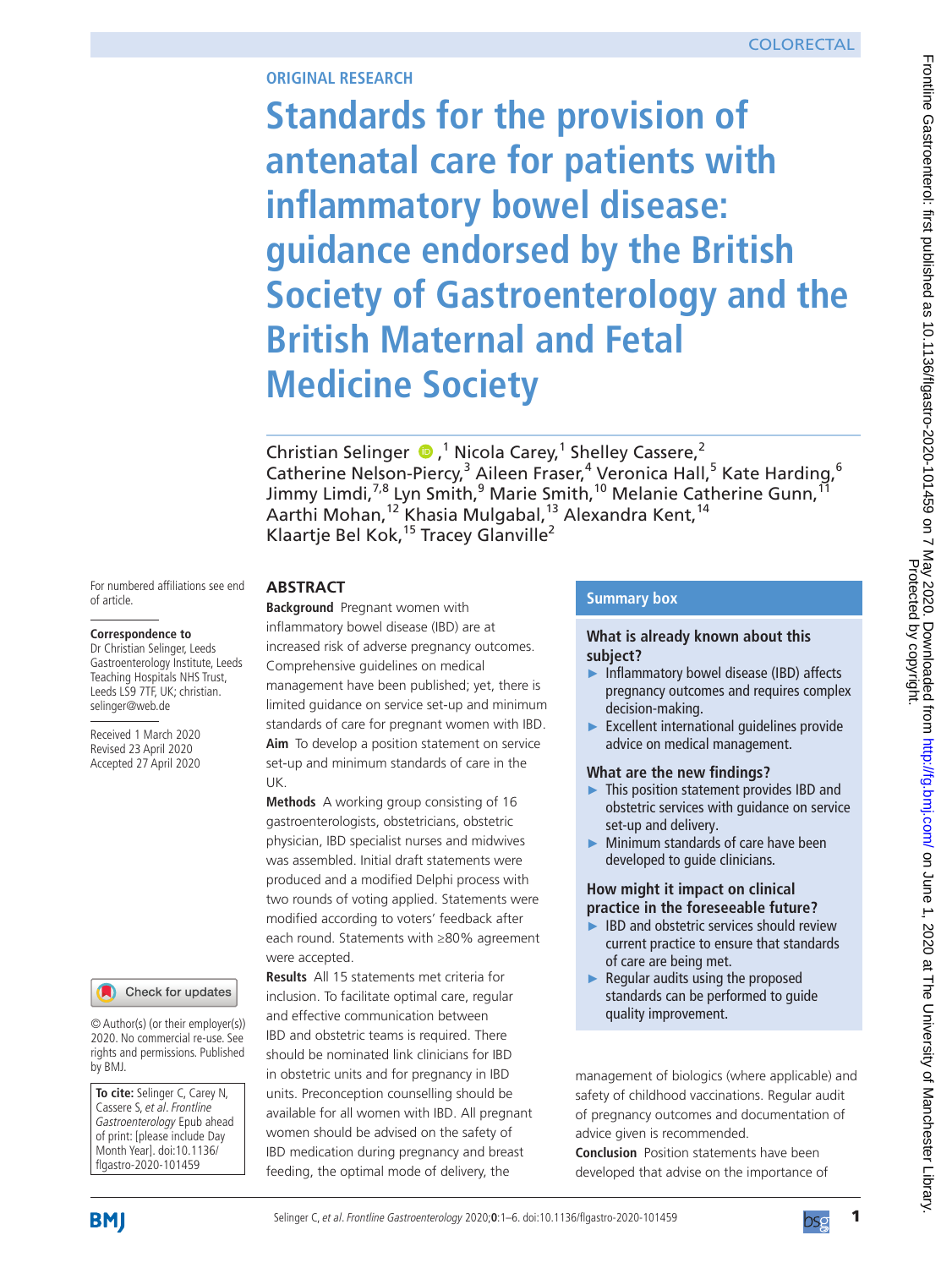joined-up multidisciplinary care, proactive decision-making with clear documentation and communication to the woman and other healthcare practitioners.

# **BACKGROUND**

Inflammatory bowel disease (IBD) affects many women of childbearing age, who often have poor knowledge of pregnancy-related issues in  $IBD<sub>1</sub><sup>1</sup>$  $IBD<sub>1</sub><sup>1</sup>$  $IBD<sub>1</sub><sup>1</sup>$  views adverse to medical guidelines<sup>2</sup> and higher levels of voluntary childlessness.[3 4](#page-5-2) Women with IBD are at increased risk of adverse pregnancy outcomes including preterm birth, small for gestational age birth weight, gestational diabetes, stillbirth and are more likely to have a caesarean section.<sup>[5](#page-5-3)</sup> Over the past two decades, the management of women with IBD during the reproductive period has evolved and comprehensive guidelines have been published by the European Crohns and Colitis Organisation,  $67$  the Canadian Society of Gastroenterology (Toronto consensus)<sup>[8](#page-5-5)</sup> and the Amer-ican Gastroenterology Association.<sup>[9](#page-5-6)</sup> These guidelines address most aspects of care including advice on medication, vaccinations, investigations and mode of delivery.

There is however limited guidance for clinicians on how to set up services to deliver safe and effective care for pregnant women with IBD. Women with IBD may encounter a multitude of healthcare professionals from different professional backgrounds including general practitioners, midwives, obstetricians, IBD specialist nurses and gastroenterologists during their pregnancy. Knowledge of IBD-related pregnancy care varies between different medical specialties increasing the risk of divergent advice being offered by practioners.<sup>[10](#page-5-7)</sup> Furthermore, obstetric and IBD care occurs not infrequently across different healthcare organisations increasing the difficulties in providing coordinated care. Uncoordinated care could increase women's anxiety about the correct management and risk inappropriate cessation of IBD therapy. Poor communication between healthcare professionals could lead to delays in treating flares, delays in closely monitoring fetal health during flares, decisions on mode of delivery not taking IBD into account, reduced uptake of breast feeding and risk of inappropriate live vaccinations in infants exposed to biologics in utero.

Effective guidance on service set-up, clear standards on communication and responsibilities in providing advice could help improve the safe provision of antenatal care for women with IBD. This position statement aims to provide guidance for clinicians involved in the care of pregnant patients with IBD. The focus of the position statement is on service set-up and minimum standards of care as well as audit recommendations.

# **Methods**

British Society of Gastroenterology (BSG)-endorsed guidance statements are significant and influential brief

statements addressing novel, topical or controversial subjects where it is felt that the society needs to clarify its position and give clear advice where possible to the membership.<sup>[11](#page-5-8)</sup> BSG-endorsed guidance statements are often limited to an expert opinion based on the latest best available evidence.<sup>11</sup> This endorsed guidance statement was produced to address questions on service set-up, responsibilities of clinicians, minimum standards of care and suggestions for audit standards. While many aspects may be applicable to the wider IBD community, the endorsed guidance statement was developed to specifically address care in the National Health Service for women living in Great Britain and Northern Ireland.

A modified Delphi process with a consensus meeting followed by two rounds of online voting and subsequent statement modification was applied. A working group was formed under the auspices of the BSG and expert clinicians in the field were identified and invited by two of the authors (CS and TG). The final working group consisted of six IBD expert gastroenterologists, five obstetricians, one obstetric physician, three IBD specialist nurses and one midwife. While the majority worked in academic teaching hospitals, three working group members came from District General Hospitals providing views of services outside of large academic centres. Themes of care provision were identified by the working group members through a narrative literature review and a face-to-face meeting in London in October 2018. The endorsed guidance statement was drafted in accordance with the guidance of the BSG on endorsed guidance statements, which in contrast to full guidelines advocates a less stringent approach without full systematic literature review and without grading of statements.<sup>11</sup> Working group members rated their agreement on 5-point Likert scales from (1) totally disagree, (2) mostly disagree, (3) neutral, (4) mostly agree to (5) totally agree. Statements were included when ≥80% voted agree or totally agree. The final endorsed guidance statement was first reviewed and approved by the BSG clinical services and standards committee and then reviewed and endorsed by the council of the British Maternal and Fetal Medicine Society.

# **Results**

The face-to-face meeting was attended by 14 working group members and voting rounds were closed after the minimum of 10 votes was reached for each round. All 15 statements reached the  $\geq 80\%$  agreement threshold and were included in the endorsed guidance statement.

# **Domain 1: set-up of services**

Traditionally, pregnant patients with IBD were likely to have received separate care from IBD and obstetric services with great variation in care and service set-up. Due to the complexity of caring for pregnant patients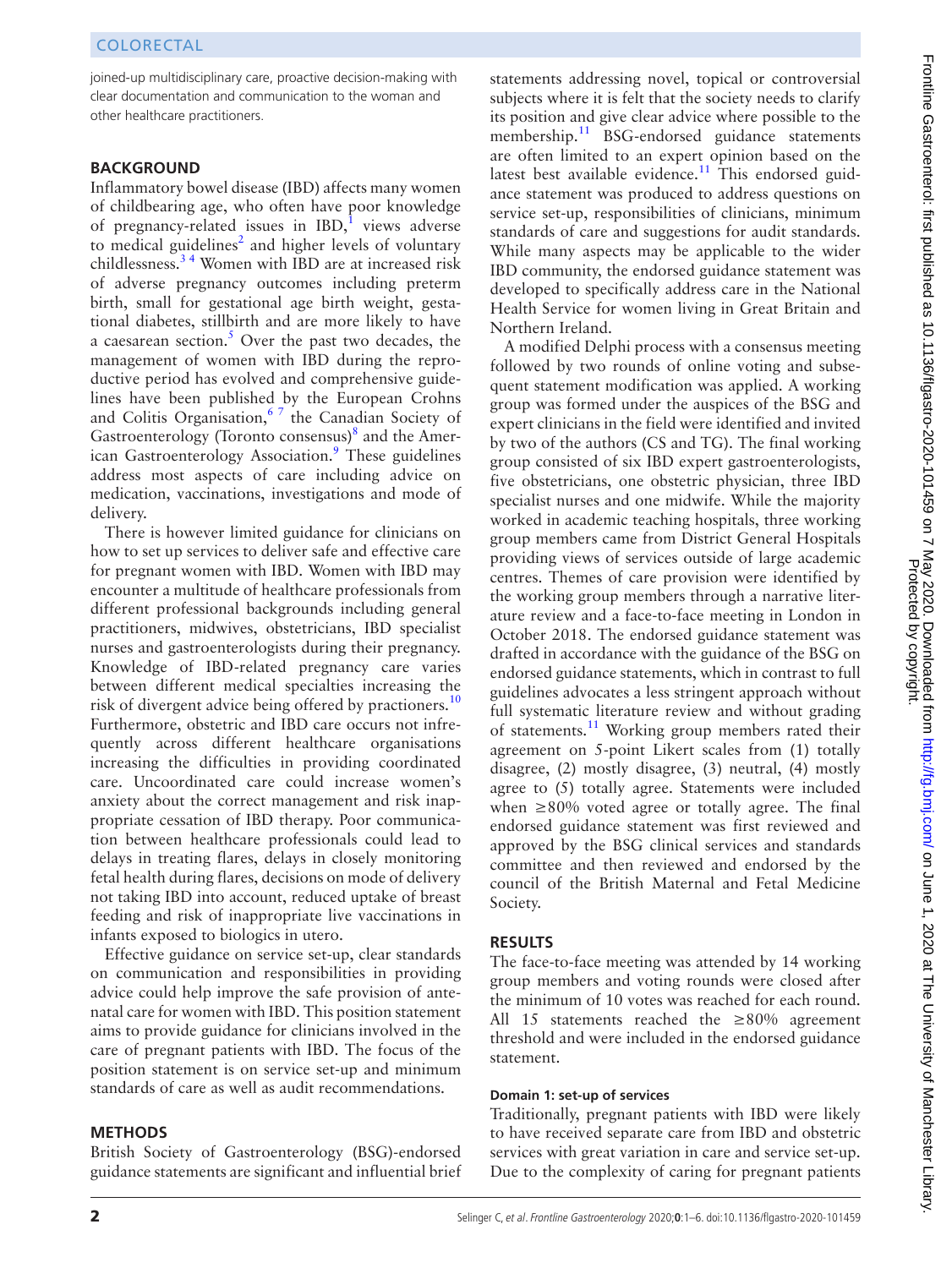with IBD, the care needs to be coordinated between services and provision by staff with relevant experience and expertise of IBD and pregnancy is highly desirable. Specific IBD antenatal services can facilitate coordinated high-quality care with subsequent good maternal and fetal outcomes. $12$  Joint consultations may not be feasible for all services but can provide the best model of care for communication between teams, providing unified patient advice and can reduce the number of total appointments required during a pregnancy. This may be out of the scope of some units where the number of pregnant women with IBD is insufficient to make the provision of joint clinics feasible.

## Statement 1:

To facilitate optimal care and joint decision-making, regular and effective communication between IBD and obstetric teams is required. As a minimum there should be a nominated link clinician for IBD in every obstetric unit and a nominated link clinician for pregnancy in every IBD unit. [0% mostly, 90% totally agree]

## Statement 2:

Specially set-up IBD pregnancy clinics can provide optimal specialised care. This is best facilitated by a joint clinic with an obstetric clinician and an IBD clinician present during the consultation. [30% mostly, 70% totally agree]

## **Domain 2: minimum standards of care**

Many patients have poor knowledge of IBD-related issues in pregnancy<sup>[1](#page-5-0)</sup> and hold attitudes contrary to medical guidelines. $2^{13}$  These may in turn lead to poor adherence $^{14}$  $^{14}$  $^{14}$  and an increased risk of flaring disease during pregnancy. As active disease is associated with adverse pregnancy outcomes, patients should be medically optimised prior to pregnancy, advised on the importance of maintaining remission from IBD and be given general advice on preconception health (smoking; alcohol, folic acid, etc). Patients who received IBD-specific prepregnancy counselling experienced better disease control during pregnancy and better pregnancy outcomes.<sup>[12](#page-5-9)</sup>

# Statement 3:

Pre-conception counselling should be available to all women with IBD to optimize preconception health. Poor patient knowledge on reproductive issues is associated with voluntary childlessness and adverse pregnancy related outcomes. Pro-active approaches to pre-conception counseling are considered the gold-standard. [0% mostly, 100% totally agree]

Medical management of IBD during pregnancy requires weighing of potential risks of medication versus the usually higher risk of active disease. The IBD team is best placed to measure disease activity and take disease and treatment history into account. Advice on medication issues should be provided by the team with the best experience and knowledge. Gastroenterologists

and IBD nurses have excellent IBD-related pregnancy knowledge. $115$  For most women with IBD, the IBD service can provide prepregnancy counselling but for women with other health issues or significant problems during previous pregnancies further advice from a maternal medicine obstetrician or an obstetric physician should be sought. Up to 40% of pregnancies are not planned and ideally all women with IBD of childbearing age should receive at least basic information about IBD, contraception and pregnancy.

### Statement 4:

The IBD team must advise all patients with IBD who are pregnant or considering pregnancy on drug safety during conception, pregnancy and the importance of maintaining remission. [0% mostly, 100% totally agree]

Women with IBD are at increased risk of adverse pregnancy outcomes and therefore have in general above average risk pregnancies.<sup>[5](#page-5-3)</sup> A consultant-led clinic should review the patient and assess for IBD and non-IBD risk factors to facilitate the most appropriate care and follow-up during pregnancy. The initial antenatal assessment should be delivered in a consultant-led antenatal clinic. The visit should be used to stratify disease and pregnancy risk and provide a detailed plan for the antenatal care including as a minimum the timing, setting and modality for maternal and fetal surveillance. Routine antenatal care should be provided by midwives and obstretricians in line with current national obstetric guidelines.

# Statement 5:

Pregnant women with IBD should be offered consultant led obstetric care. Following initial clinic assessment care in different clinical settings may be appropriate. [40% mostly, 60% totally agree]

# Statement 6:

All pregnant women with IBD should be offered IBD specialist care by a consultant or IBD nurse with experience in IBD pregnancy care. [0% mostly, 100% totally agree]

# Statement 7:

The frequency of IBD, obstetric and or joint clinic follow-up should be determined by IBD disease activity in the absence of other obstetric concerns. Patients with mild disease can be monitored remotely (via "telephone" or "virtual" clinics) but moderate to severe disease requires follow-up by IBD, obstetric and/or joint clinics. [20% mostly agree, 80% totally agree]

Management of biologics during pregnancy requires complex decision-making to ensure optimal patient outcomes. European and North American guidance differ on the question of continuation during the third trimester. $7-9$  Discontinuation of anti-tumour necrosis factor (TNF) at the end of the second trimester leads to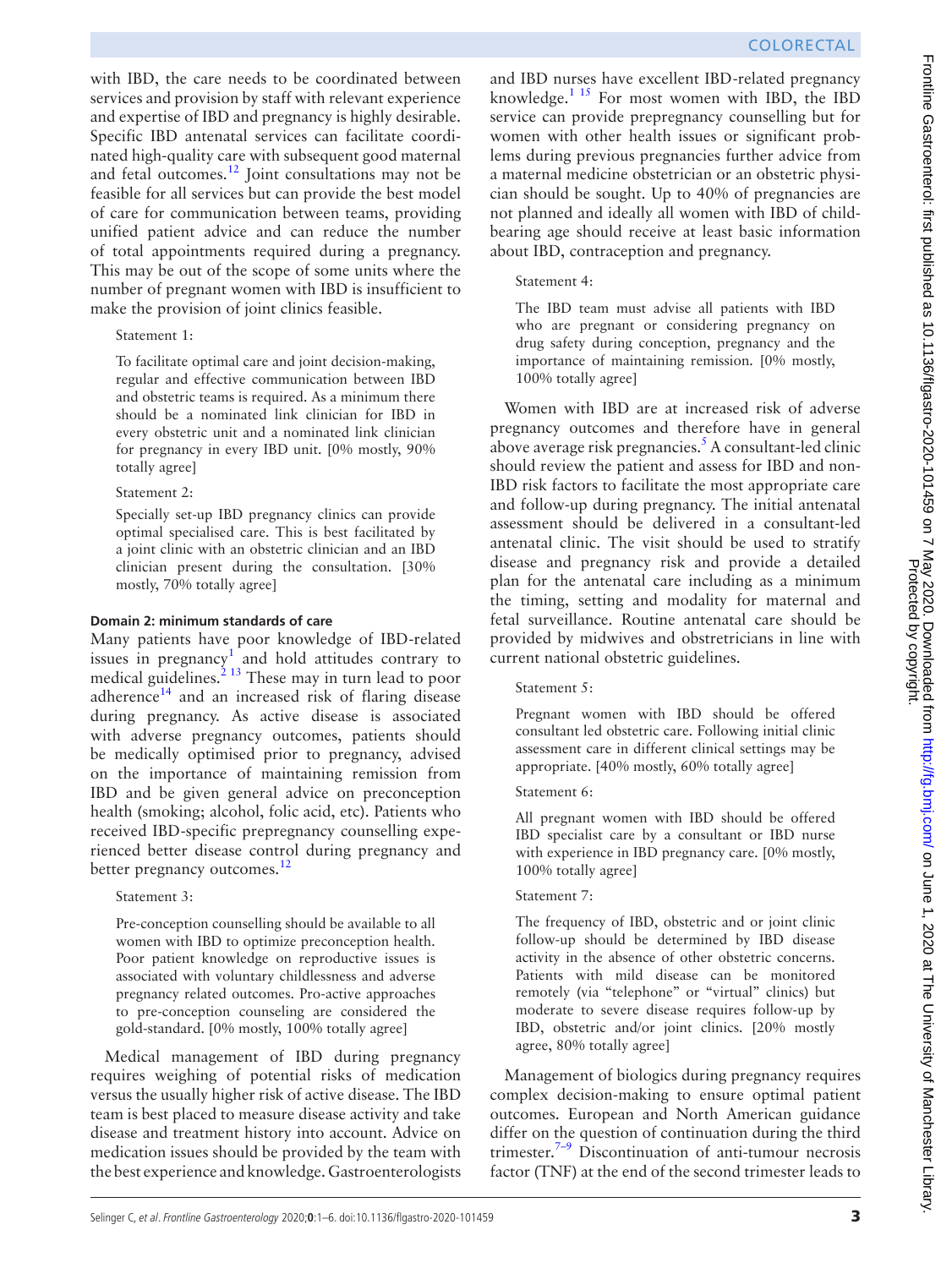lower drug levels in cord blood,<sup>[16](#page-5-12)</sup> which was thought to reduce the risk of serious infections in the infant.<sup>16</sup> A large French study has however shown that women who discontinued anti-TNF experienced more flares while no differences in infant infection rates were seen between those exposed to third trimester anti-TNF and those not exposed.[17](#page-5-13) Women with IBD need to be advised on risks and benefits of continuing biologics during the third trimester on an individual basis taking into account their disease and treatment history.

#### Statement 8:

All pregnant women receiving biological therapy for IBD need to receive individual advice on whether to continue or stop therapy during the third trimester and when to restart therapy postpartum.

- This discussion and the decision need to be clearly documented.
- All women on biologics need to be counselled on safety aspects for the infant including vaccinations and advice on infection-related complications. [0% mostly, 100% totally agree]

While the majority of women with IBD can have a vaginal delivery, choosing caesarean sections is crucial for the subset of women with active perianal disease.<sup>[7](#page-5-11)</sup> Women with ileo-anal pouches have borderline continence and may therefore benefit from caesarean sections to reduce the risk of sphincter injury.<sup>[7](#page-5-11)</sup> Women with IBD have caesarean sections significantly more often than than general population.<sup>[5](#page-5-3)</sup> Obstetricians should be advised by IBD teams whether an IBD indication for caesarean section is present or whether obstetric concerns alone in conjunction with patient wishes should guide the mode of delivery decision. Discussion with the surgical team may influence both timing and mode of delivery with early elective delivery (38 weeks) being preferable to emergency surgical delivery in some women with previous complex surgery. If early delivery is required, antenatal corticosteroids may need to be considered, to improve fetal lung maturity.

Statement 9:

All pregnant women with IBD should be advised on whether their IBD influences the mode of delivery

- A clear recommendation on optimum mode of delivery should be made well in advance of the expected delivery date. Considerations need to be made in regard to absolute contra-indications for a vaginal delivery. Gold standard is a joint IBDobstetric decision.
- ► For patients with IPAA or perianal disease a joint approach that may include surgical input is required. [0% mostly, 100% totally agree]

Breast feeding conveys many benefits to the infant including optimal nutrition, beneficial effects on the immune system and a potential reduction in the risk of developing IBD.<sup>718</sup> The amount of biological agent

found in breast milk is likely to be small and unlikely to be significantly systemically absorbed by the infant. Therefore, breast feeding should normally be encouraged.<sup>8</sup> Patients require individual advice on the risks and benefits to make informed decisions on the choice of infant nutrition.

#### Statement 10:

All pregnant women with IBD should be counselled on the benefits of breast feeding with specific advice on the suitability of their medical treatment on breast feeding well in advance of the expected delivery date and the decision should be documented. [0% mostly, 100% totally agree]

Childhood vaccinations are important for the infant's health and the appropriate use of vaccinations needs to be based on medical advice. Only biological agents require an adjustment from the routine vaccination schedule as live vaccinations carry potential risks and should therefore be delayed.

#### Statement 11:

All pregnant women with IBD should be counselled on the safety of vaccinations for the newborn. Women on relevant biological drugs should be advised that the infant should avoid the rota virus vaccination and that the BCG vaccination should be delayed. This should be documented. [0% mostly, 100% totally agree]

Pregnant women with IBD have an increased risk of preterm labour and small for gestation birth weight.<sup>[5](#page-5-3)</sup> This risk is largely from active inflammation and seems to be much lower in women having achieved remission from IBD.<sup>5 19</sup> Fetal growth scanning can help obstetricians identify and/or monitor high-risk patients. Growth scans at 28 and 34 weeks gestation may be useful in women with active disease but the benefit of routine scanning in the third trimester in women with mild disease or in clinical remission from IBD is unclear.

#### Statement 12:

Additional growth scans in the  $3<sup>rd</sup>$  trimester should be considered for patients with active IBD and/or other comorbidities as determined by the supervising obstetrician. [10% mostly, 90% totally agree]

Patients with IBD are at increased risk of venous thromboembolism (VTE) during flares and this risk is further increased during pregnancy.<sup>[20](#page-5-14)</sup> For women with active IBD, thromboprophylaxis with low molecular weight heparin should be considered. The Royal College of Obstetrics and Gynaecology (RCOG) guidelines provide helpful advice that includes all known risk factors for VTE.<sup>[21](#page-5-15)</sup>

### Statement 13:

In patients with active IBD prophylaxis against venous thromboembolism should be considered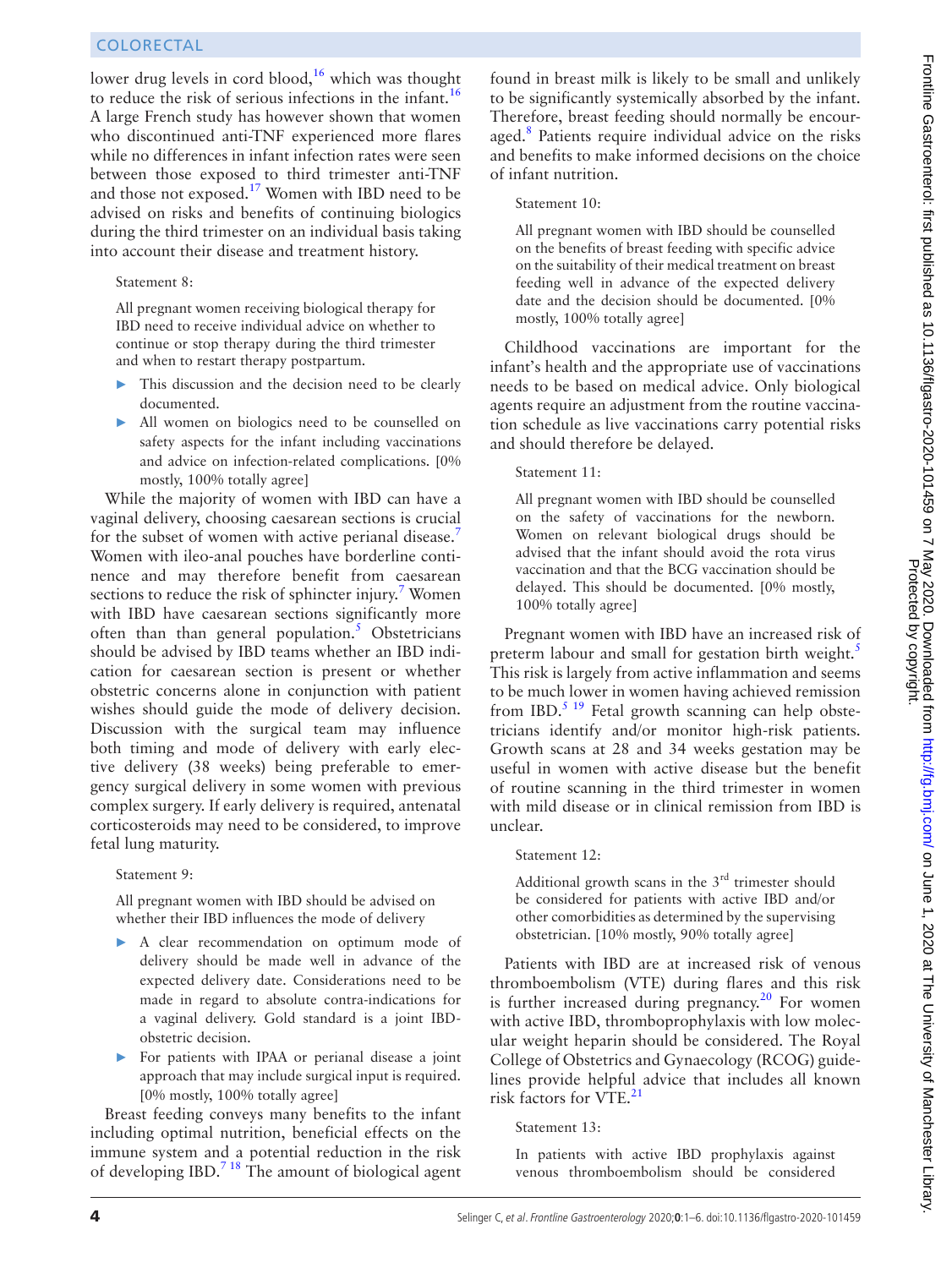taking into account other risk factors using the RCOG VTE guidelines. [0% mostly, 100% totally agree]

Continuity of care postdelivery is important for all women with IBD. This particularly busy period for new mothers can be challenging. Clear advice on when and how to contact the IBD service is vitally important to allow for swift follow-up where needed without burdening new mothers with routine appointments when in remission. Some women with ulcerative colitis experience a higher risk of postpartum flares<sup>[8](#page-5-5)</sup> and should be advised on how to manage this. Furthermore, women who discontinued biologics need to be advised when to restart these.

#### Statement 14:

Prior to delivery women should be advised on the plan for follow-up post partum and given contact details for the IBD service. [0% mostly, 100% totally agree]

### **Domain 3: audit of services**

Routine capture of pregnancy outcome is advised to help services review their results and allow for quality improvement programmes. We have proposed four audit standards on decision-making and documentation that are vital to ensure safe high-quality care. We suggest that services audit their IBD antenatal care to ensuring minimum standards of care are met.

Statement 15:

Pregnancy related outcome data should be captured regularly where possible and should include: delivery date, mode of delivery, complications and breast feeding status.

Services should aim to achieve a 90% target for:

- ► Documented decision on biological therapy during pregnancy
- ► Documented advice on delivery method
- ► Documented advice on vaccination for the newborn
- ► Documented advice on breast feeding [20% mostly agree, 80% totally agree]

### **Discussion**

The management of IBD during pregnancy requires complex decision-making incorporating consideration of maternal and fetal health. For the vast majority of patients, the risk of active IBD poses a risk that far outweighs any medication risk (except for methotrexate or tofacitinib) and continuation of maintenance therapy is vital to ensure well-controlled IBD which in turn is associated with better pregnancy outcomes.[5 7 12 22](#page-5-3) Patients however often harbour concerns and fears over IBD medications during preg-nancy, which increases the risk of non-adherence.<sup>[13 23](#page-5-16)</sup>

Clinician knowledge varies according to specialty, and advice by clinicians not versed in the management of pregnant patients with IBD may lead to

inappropriate (usually overcautious) medical advice.<sup>10</sup> Furthermore, uncoordinated care between obstetric and IBD units may increase the risk of the patient perceiving medical advice from the respective units to be conflicting. Opportunities to optimise care and instigate tighter monitoring of the pregnancy may be missed, which in turn could lead to adverse pregnancy outcomes. In light of this, the IBD antenatal working group was formed to provide this endorsed guidance statement on service standards for the care of pregnant women with IBD. The standards are often based on expert opinion as evidence for high-quality care was sometimes lacking. This endorsed guidance statement does not aim to replicate the excellent medical guidance offered by European and North American detailed guidelines, $7-9$  but aims to provide practical advice for clinicians in the UK on how to organise services and what should be seen as minimum standards of care.

Collaborative working between obstetric and IBD units is, in the view of the working group, key to providing high-quality care. A dedicated IBD pregnancy clinic in the Netherlands has shown that coordinated care and prepregnancy counselling are associated with better maternal and fetal outcomes.<sup>[12](#page-5-9)</sup> While such specially set-up clinics are models for high-quality care, they are resource intensive and may not be justified in smaller IBD units where the patient numbers do not justify this set-up. Coordinated working can also occur via nominated link clinicians and routine communication after every clinical encounter. This is especially important in Trusts where different electronic systems for health records are used in maternity and gastroenterology.

To avoid confusion for patients and general practitioners advice on safety of medications during pregnancy, breast feeding and childhood vaccinations should be provided to all pregnant women with IBD and clearly documented and communicated. Decisions on mode of delivery should be informed by advice from the IBD unit whether there is an IBD indication for a mode of delivery.

In summary, this endorsed guidance statement provides advice on how to organise services for pregnant women with IBD and sets minimum standards of care. Further work including potentially a nationwide audit is required to assess quality of care for pregnant women with IBD. Qualitative research into how women perceive their care would also be important.

#### **Author affiliations**

UK

<sup>2</sup>Obstetrics, Leeds Teaching Hospitals NHS Trust, Leeds, UK

- <sup>5</sup>Gastroenterology, Royal Bolton Foundation NHS Trust, Bolton, UK
- 6 Obstetrics, Guy's and Saint Thomas' Hospitals NHS Trust, London, UK <sup>7</sup>Section of IBD-Division of Gastroenterology, The Pennine Acute Hospitals

<sup>&</sup>lt;sup>1</sup> Leeds Gastroenterology Institute, Leeds Teaching Hospitals NHS Trust, Leeds, UK

<sup>&</sup>lt;sup>3</sup>Obstetric Medicine, Guy's and Saint Thomas' Hospitals NHS Trust, London, UK 4 Gastroenterology, United Hospitals Bristol, Bristol, UK

NHS Trust, Manchester, UK <sup>8</sup>Gastroenterology, Manchester Academic Health Science Centre, Manchester,